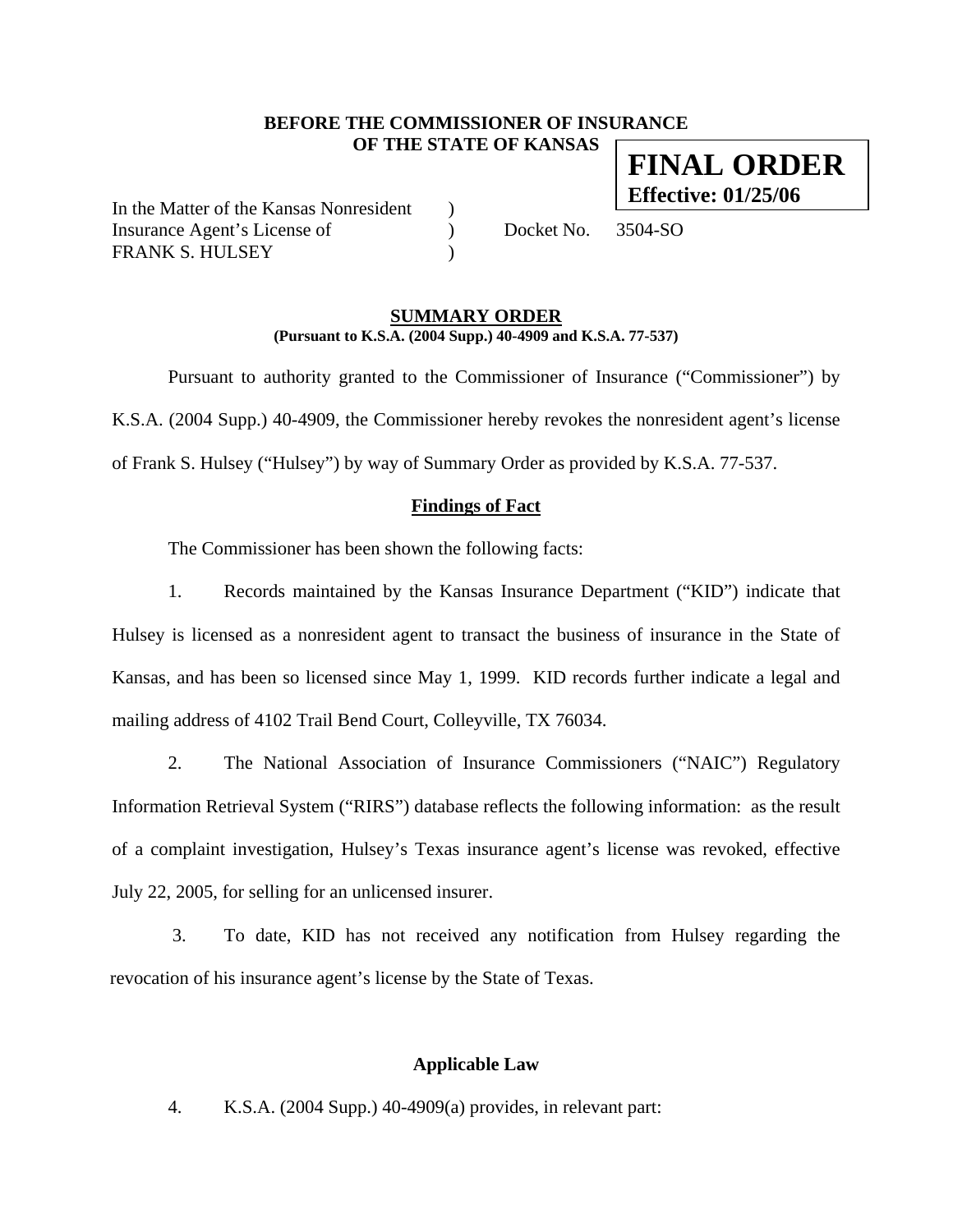"The commissioner may deny, suspend, revoke or refuse renewal of any license issued under this act if the commissioner finds that the applicant or license holder has . . . (2) Violated: (A) Any provision of chapter 40 of the Kansas Statutes Annotated, and amendments thereto, or any rule and regulation promulgated thereunder; (B) any subpoena or order of the commissioner; . . . (9) Had an insurance agent license, or its equivalent, denied, suspended or revoked in any other state, district or territory." K.S.A.  $(2004 \text{ Supp.}) 40-4909(a)$ .

5. Administrative regulations require that a person licensed in this state as an insurance agent shall, within 30 days of the occurrence, report enumerated events to the Commissioner. Among these events are disciplinary action against the agent's license by the insurance regulatory official of any other state or territory and a change of address. K.A.R. § 40- 7-9.

6. The Commissioner may revoke any license issued under the Insurance Agents Licensing Act if the Commissioner finds that the insurable interests of the public are not properly served under such license. K.S.A. (2004 Supp.) 40-4909(b).

#### **Conclusions of Law**

7. The Commissioner has jurisdiction over Hulsey as well as the subject matter of this proceeding, and such proceeding is held in the public interest.

8. The Commissioner finds that Hulsey's Kansas license may be revoked solely because he has had a license revoked in another state.

9. The Commissioner further concludes that Hulsey violated the administrative regulation requiring a licensed agent to report disciplinary action by other states within 30 days by failing to report the disciplinary action in Texas.

10. Accordingly, the Commissioner concludes that sufficient grounds exist for the revocation of the insurance agent's license of Frank S. Hulsey pursuant to K.S.A. (2004 Supp.) 40-4909(a).

2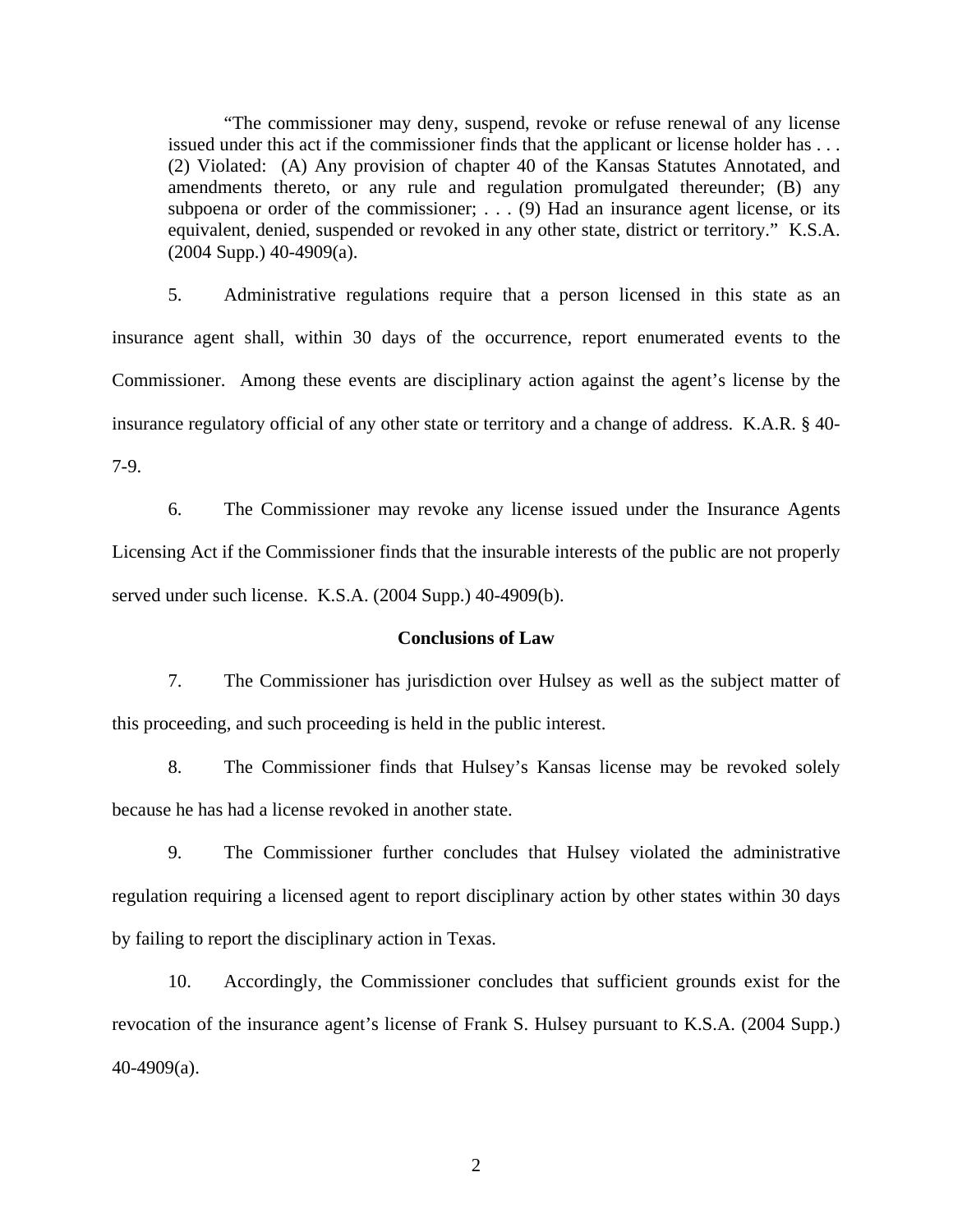11. Moreover, the Commissioner finds that Hulsey has demonstrated irresponsibility in the conduct of business by failing to report the disciplinary action taken by Texas to KID, and his insurance agent's license should be revoked pursuant to K.S.A. (2004 Supp.) 40-4909(b) for the protection of the insurable interests of the public.

12. Based on the facts and circumstances set forth herein, it appears that the use of summary proceedings in this matter is appropriate, in accordance with the provisions set forth in K.S.A. 77-537(a), in that the use of summary proceedings does not violate any provision of the law and the protection of the public interest does not require the KID to give notice and opportunity to participate to persons other than Frank S. Hulsey.

**IT IS THEREFORE ORDERED BY THE COMMISSIONER OF INSURANCE THAT** the Kansas non-resident insurance agent's license of Frank S. Hulsey is hereby **REVOKED**.

#### **Notice and Opportunity for Hearing**

Frank S. Hulsey, within fifteen (15) days of service of this Summary Order, may file with the KID written request for a hearing on this Summary Order, as provided by K.S.A. 77-542. In the event a hearing is requested, such request should be directed to John W. Campbell, General Counsel, Kansas Insurance Department, 420 S.W. 9<sup>th</sup> Street, Topeka, KS 66612.

 Any costs incurred as a result of conducting any administrative hearing shall be assessed against the agent/agency who is the subject of the hearing as provided by K.S.A. 40-4909(f). Costs shall include witness fees, mileage allowances, any costs associated with the reproduction of documents which become part of the hearing record, and the expense of making a record of the hearing.